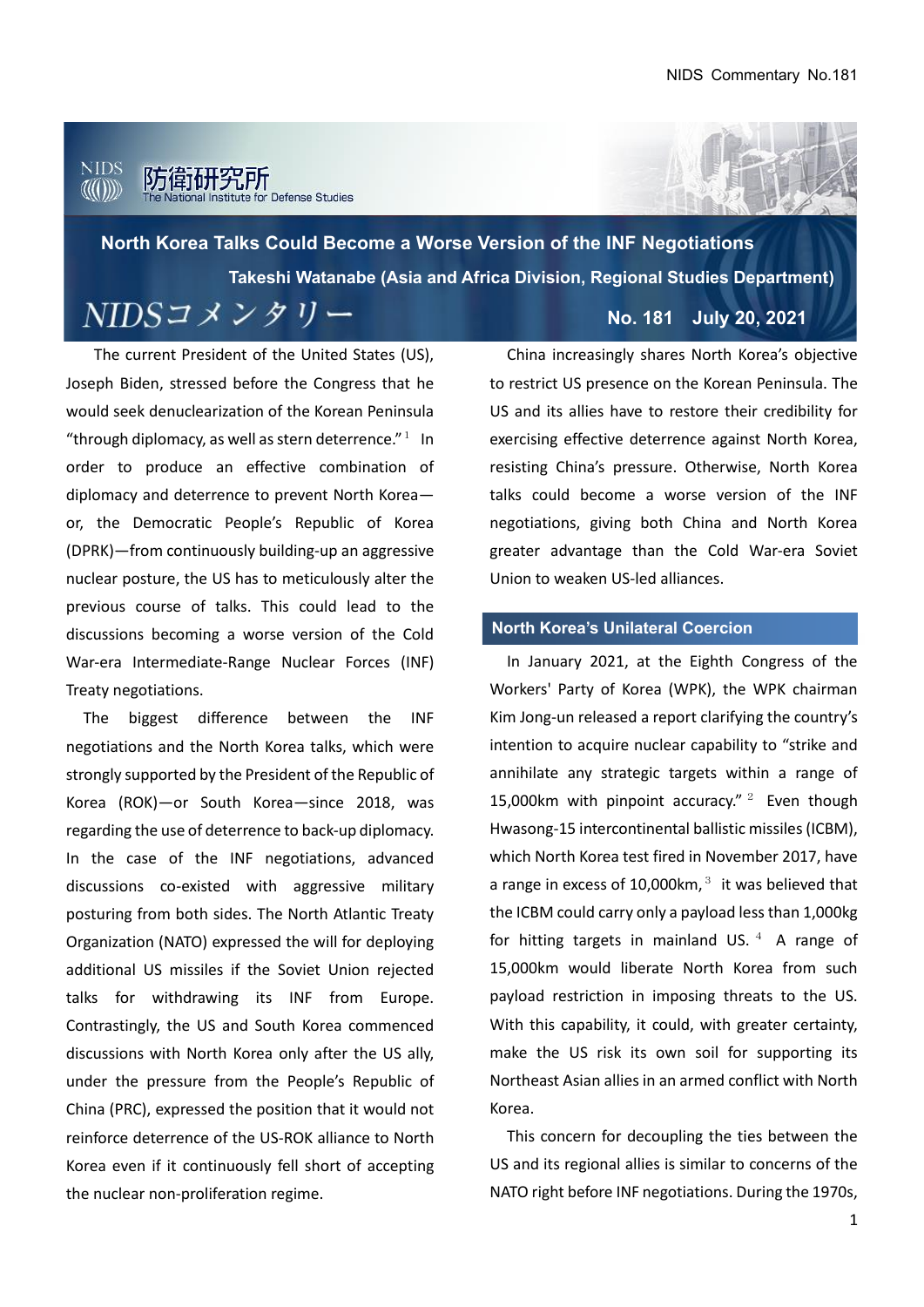#### NIDS Commentary No. 181

the Soviet Union had deployed the SS-20 intermediate missiles to signal its intention of limiting its targets to the NATO members in Europe. This was an insinuation that it did not intend to harm the US, with the intention of dissuading the US from siding with other NATO members. Similarly, Kim Jong-un's speech at the party congress mentioned manufacturing more intermediate missiles, which insinuates North Korea's intention to attack only nearby targets: South Korea or Japan, and not the US mainland—which would necessitate ICBMs. As in case of the Soviets, so in the case of North Korea, the strategy of building an arsenal of both intermediaterange missiles and ICBMs could reduce the incentive for the US to fight for its regional allies, thereby shaking the credibility of its alliances.

Despite the similarity of decoupling concerns between the NATO and the US–ROK alliance, responses from the US allies were extremely different. The NATO's Double-Track Decision of 1979 urged the continuation of arms control talks between the US and the Soviet Union and, simultaneously, expressed its unified will to deploy the American Pershing II missiles to offset the threat from the SS-20s if the Soviets did not sufficiently ease the tension. The NATO openly exhibited the option to reinforce deterrence for coercing the Soviet Union to accept the West European demand in the INF talks. Contrastingly, South Korea separated allied military power from the North Korea talks. About two months before North Korea evinced signs for negotiations, in the end of October 2017, South Korea declared the "three no policies," which made the North largely immune from facing a strong US military presence: the ROK would not join the US missile defense system; it would not develop the US–Japan–ROK trilateral cooperation into a military alliance; and it would not make any additional deployment of the Terminal High Altitude Area Defense (THAAD) system. Accordingly,

2

North Korea was able to commence talks with South Korea and the US with little concern that the US–ROK alliance would significantly reinforce deterrence even if it did not seriously respond to the denuclearization demand.

### **China's Overshadow and Missiles of Regional Power**

China clearly influenced South Korea in adopting the three no policies. The Moon Jae-in administration published them in the attempt to induce China to lift what the ROK government believed were economic sanctions imposed on it for accepting the THAAD system deployment. $5$  The PRC, during the process of accepting President Moon's first official visit to China, repeatedly expressed the hope that South Korea would sustain these policies. <sup>6</sup> A reporter from China's state-run media exerted direct pressure on the ROK leadership when he asked President Moon during an interview immediately before his China visit if the three no policies could be trusted by the Chinese people. The President replied that these policies were "not new positions."  $7\,$  Given that South Korea emphasized the three existing positions while asking China to ease its economic pressure, China gained leverage to deter South Korea from surpassing these three lines by threatening further economic punishment. Regardless of an official promise to China, the three no policies work as the three red lines that cannot be crossed by South Korea. $8$ 

 China also intended to make it difficult for South Korea to accept additional retaliatory capability from the US. Shortly before the three no policies, China's Foreign Ministry published a statement that the ROK would "stick to its commitments not to redeploy tactical nuclear weapons on the Peninsula."  $9$ Deploying American tactical nuclear weapons (TNW) was actually a South Korean tactic to gain closer access to nuclear capability, and not a strategic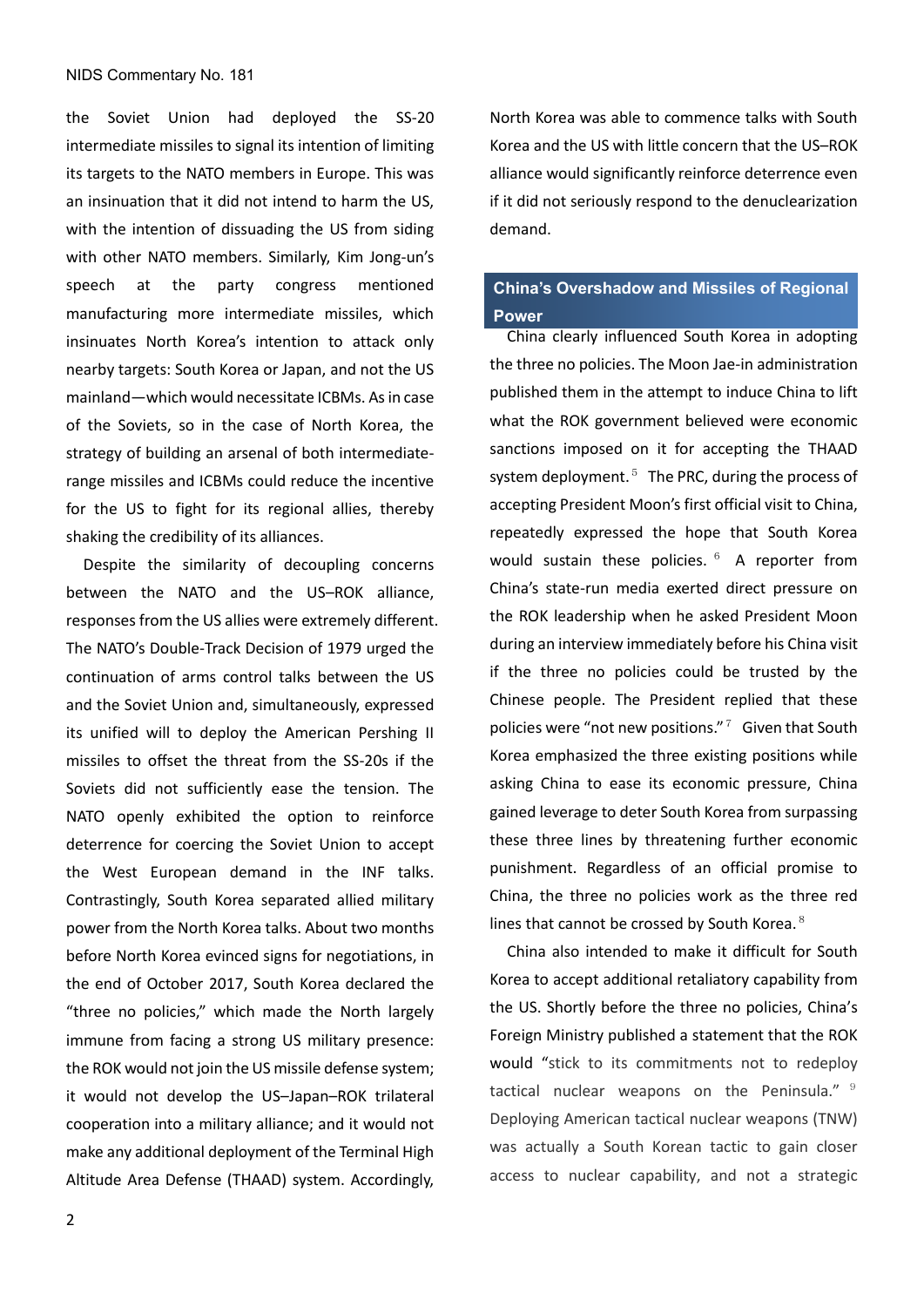American move. $10$  The ROK Foreign Ministry had not made any such promise in its press release,  $11$ but still China made the US ally worry about consequence of allowing the US to improve its retaliatory deterrence on the Korean Peninsula.

A section of South Korean intellectuals argues that President Biden's agreement with President Moon to annul the missile guideline—the US restriction on South Korea's indigenous missile capabilities—could be an option for the US to reinforce deterrence against China.  $12$  However, South Korea's missiles capabilities most likely represent military self-reliance and not a means of securing US engagement for offsetting the decoupling concern. Neither China nor North Korea bother as much about South Korea's missiles capabilities as about a regional military conflict with the US which can lead to a serious escalation. Despite repeated questions from foreign reporters, the Chinese Foreign Ministry has made no specific remark or reference to South Korea's missiles capabilities. $13$ 

South Korea defines the termination of the guidelines as the restoration of its "missile sovereignty."  $14$  The Cold War revealed two implications of South Korea's quest for equality with other nations. First, satisfying a regional ally's desire for equal status in international relations could stabilize an alliance with it. Early during the Cold War, the US addressed a demand from the Federal Republic of Germany (FRG or West Germany) that the nation should be equally armed as the United Kingdom and France, which were acquiring their own nuclear weapons capabilities.<sup>15</sup> In order to win the FRG over as an ally, the US established the nuclear sharing agreements of the NATO, which allowed West Germany to join policy planning regarding the operations of TNWs.  $16$  If the termination of the missile guidelines significantly satisfies South Korea's desire for autonomy, which is considered a reason for its reluctance to reinforce the US presence in the region, it could greatly contribute to the Biden administration's China strategy. For now, the US has achieved only the presidential joint statement with South Korea, which accepted the importance of the "US–ROK–Japan trilateral cooperation for addressing the DPRK" and the "Quadrilateral Security Dialogue" (Quad), falling short of any clear sign to depart from the three no policies.

Second, the NATO nuclear sharing agreements indeed prevented the FRG from possessing nuclear capabilities, allowing only participation in TNW operations planning. Nuclear sharing began because of the US abandoning the Multilateral Forces initiative—it would have permitted sharing of nuclear weapons with the FRG—in order to reach an agreement with the Soviet Union to establish the treaty on the Non-Proliferation of Nuclear Weapons (NPT).  $17$  Non-proliferation of weapon systems represents a shared interest of great powers, because of which they prevent junior allies from acquiring specific weapons capabilities. Therefore, if the US lifts the restrictions on South Korea's missiles acquisition program, it would deprive China of a valid argument to oppose North Korea's missiles development initiatives.

## **North Korea Preserved Nuclear Options for Talks**

The outcomes of the China–South Korea relationship, such as the three no policies, provided North Korea the immunity from coercive response from the US-ROK alliance. North Korea has never saw clear sign of reinforcement of deterrence from the alliance since the 2018 talks, despite it has shown its intention to sustain its nuclear arsenal. First, only about a week before the Panmunjom Declaration of 2018 with President Moon, Kim Jong-un reconfirmed North Korea's nuclear doctrine: "the DPRK will never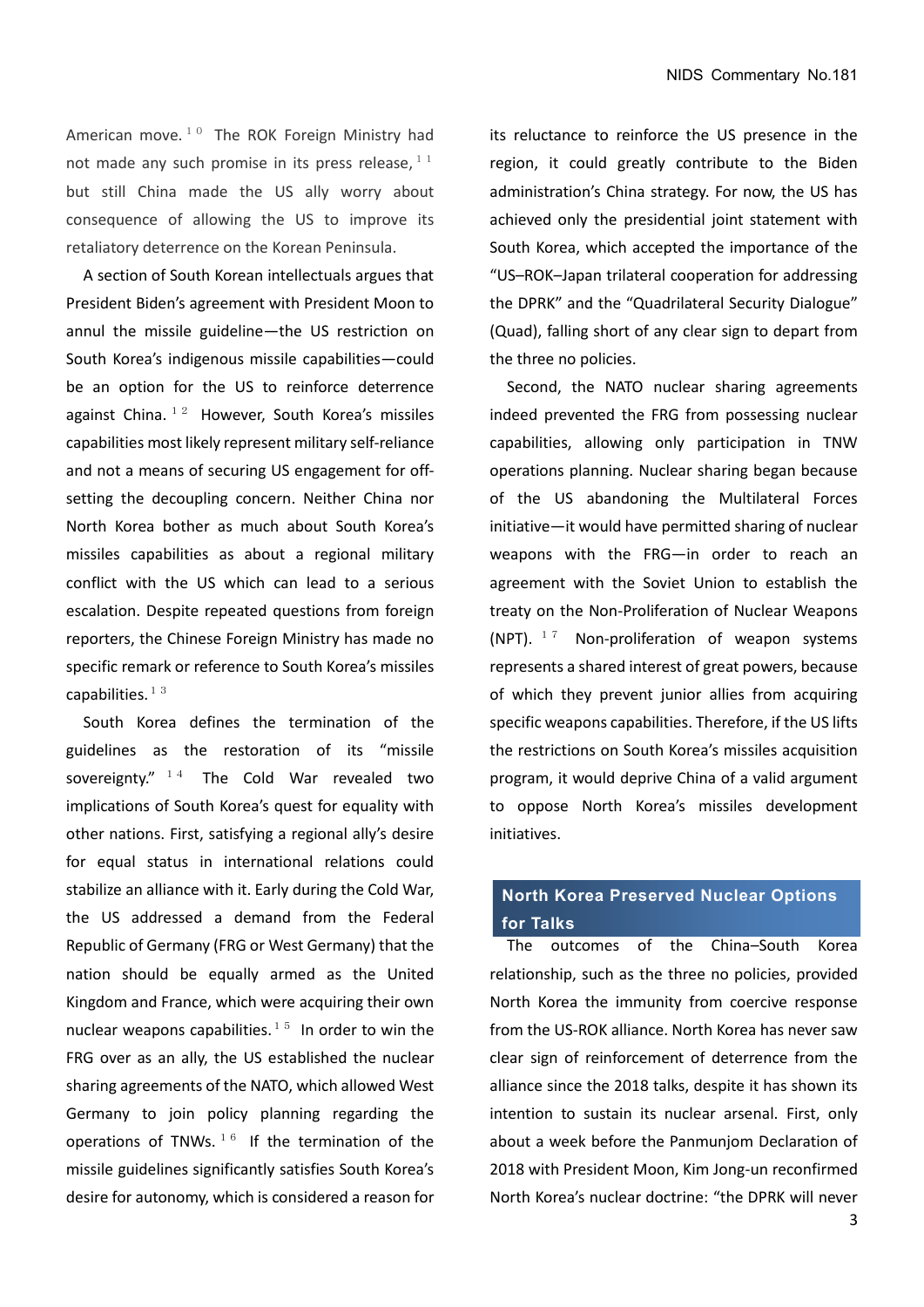use nuclear weapons nor transfer nuclear weapons or nuclear technology under any circumstances unless there are nuclear threats and nuclear provocations against the DPRK." $18$  The doctrine clearly suggests that the country intends to sustain its nuclear arsenal. Second, Chairman Kim Jong-un repeatedly confirmed, before the Panmunjom Declaration and at the 75<sup>th</sup> anniversary of the WPK in October 2020, that it would take steps toward worldwide nuclear disarmament,  $19$  which would also include denuclearization of the US. This contradicts the NPT, which mandates only the non-nuclear weapons parties such as North Korea to refrain from acquiring nuclear weapons. This citing of inability to realize worldwide denuclearization is similar to China's justification of its first nuclear test in October 1964.20

The possibility of North Korea unilaterally threatening the acquisition of more powerful weapons could continue unabated unless the US– ROK alliance restores its credibility for correspondingly increasing deterrence. However, as a negotiation strategy, President Moon demanded the Biden administration to adopt no clear option to reinforce the US–ROK alliance, or trilateral cooperation with Japan in case of North Korea's continuous rejection of the non-proliferation principle, offering only concessions and carrots. President Moon described the Singapore agreement by President Trump as exchanging concessions and incentives simultaneously for achieving North Korea's denuclearization, urging President Biden to sustain the course.<sup>21</sup> President Moon's joint statement with President Biden, that the Singapore Joint Statement shall be the basis for future denuclearization talks, should support South Korea's strategy of offering carrots to North Korea.

Contrastingly, North Korea declared that it would adopt the principle of "power," as opposed to "good will" if the Biden administration did not meet its demand of rolling back America's "hostile policy." $22$ This is classic coercive diplomacy, aimed at conveying to the US that if it does not comply, North Korea would take more awful steps.  $23$ 

 This does not mean North Korea intends to trade its nuclear capabilities for concessions from the US. Given its consistent position of maintaining its nuclear arsenal until worldwide denuclearization, it would likely continue to acquire such capabilities regardless of whether the US accepts its demands. Nonetheless, it is acutely aware of the benefits of convincing the US that its nuclear development depends on American concessions. Responding to President Biden's speech before the Congress, a senior North Korean diplomat said, "We will be compelled to press for corresponding measures" in response to what he described as the Biden administration's intention to "keep enforcing the hostile policy toward the DPRK." This suggests that "corresponding measures" like advancing the nuclear program are dispensable provided the US ends the "hostile policy." The diplomat added, "With time the US will find itself in a very grave situation." $24$ 

# . **Attempt against US Presence China Could Exploit North Korea's**

Preserving the option of imposing "a very grave situation" on the US is North Korea's way of eliciting security guarantees from the US, which essentially mean restrictions on American regional presence. This version of security guarantees overlaps China's increasingly negative stance against the US–ROK alliance.

Before Kim Jong-un received President Trump's commitment to provide security guarantees at the Singapore Summit in 2018, the last time North Korea had described these guarantees was through the DPRK spokesperson's statement on July 6, 2016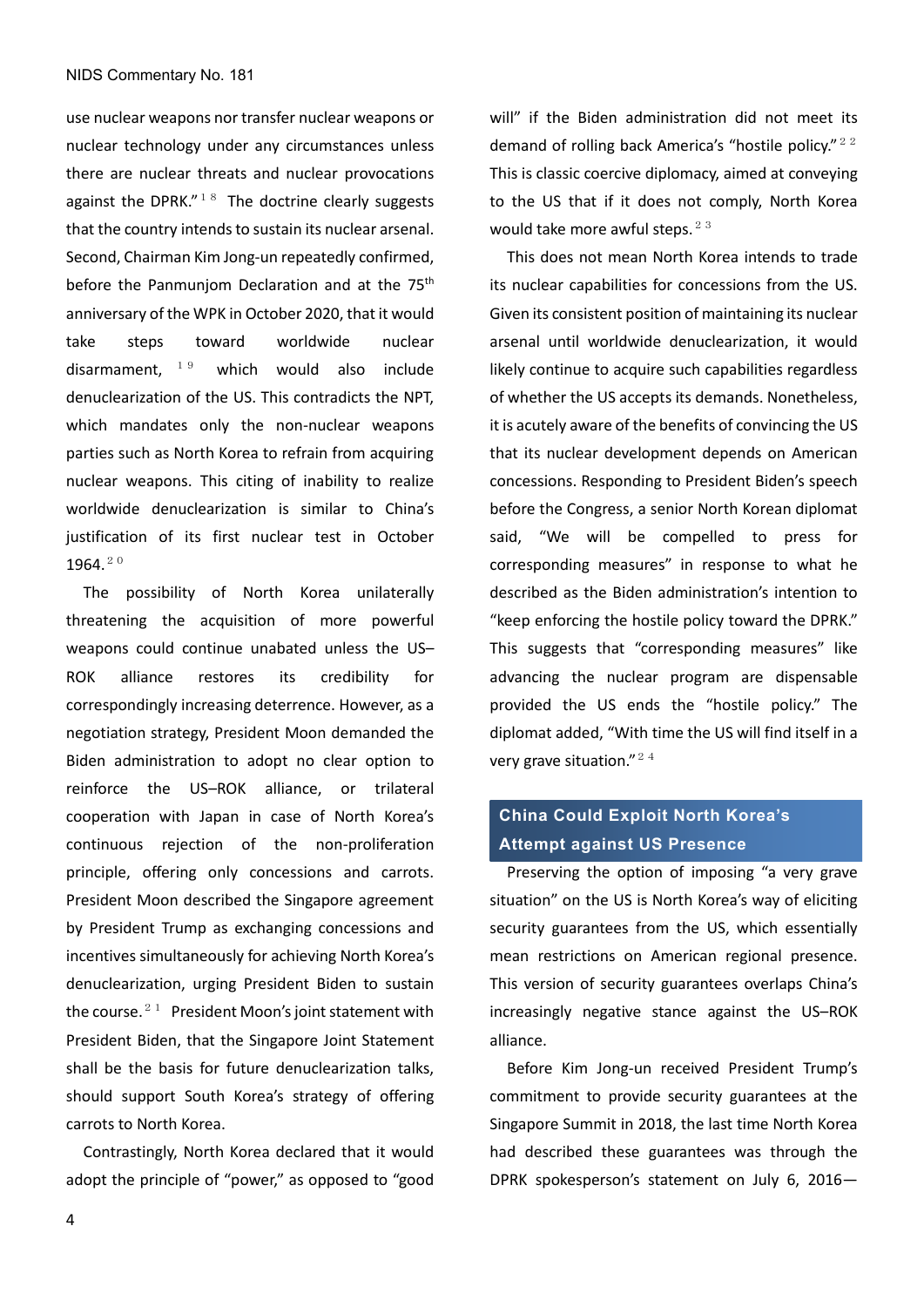during the two-year-long nuclear brinkmanship. According to that statement, the security guarantees included not only the assurance that the US will not launch a nuclear attack on the DPRK, but that the latter could also demand withdrawal of conventional US forces from the Korean Peninsula, based on the argument that they held "the right to use nukes from South Korea."<sup>25</sup> In addition, North Korea indicated its intention to push a demand beyond the North– South joint declaration for denuclearizing the Korean Peninsula in 1992, which did not cover a US-extended nuclear deterrence from the outside of the Korean Peninsula, focusing on preventing the two Koreas from acquiring nuclear weapons. After the Panmunjom Declaration, North Korea released a statement that the two Koreas agreed upon "turning the Korean Peninsula into a nuclear-free zone,"  $26$ whereas the original Korean text did not say so. In a nuclear-free zone, the US-extended nuclear deterrence cannot continue to exist, unlike in the 1992 declaration.

China overshadows the entire scenario in which the US–ROK alliance is facing the DPRK's coercive demands. China's position on the issue since 2016 does not require North Korea's denuclearization before starting peace talks and strongly suggests that a peace regime opposes the very legitimacy of the US–ROK alliance. This notion of China would allow North Korea to demand a restriction on American military presence on the Korean Peninsula before its own denuclearization; China could exploit such a demand by North Korea against the US. In July 2016, the then Vice Foreign Minister of China, Liu Zhenmin, declared China's support for the dual-track approach for advancing denuclearization of the Korean Peninsula and simultaneously replacing the armistice agreement with a peace treaty, and criticized the US– ROK alliance's decision to deploy the THAAD system in response to North Korea's nuclear development.

Citing this deployment as the reason, Mr. Liu stated that "relevant bilateral military alliances are a product of a bygone era."  $27$  Since then, China has not budged from its position of demanding a dual-track approach. According to the remarks of China's Foreign Minister Wang Xi at a press conference at the National People's Congress in May 2020, the related parties "must follow a dual-track approach" of pursuing both denuclearization and a peace regime simultaneously with respect to Korea. $28$  The PRC Foreign Ministry. in its response to the Biden administration's decision to appoint Ambassador Sung Kim as the US Special Envoy for the DPRK, repeated this demand to the US and South Korea to follow a dual-track approach.<sup>29</sup>

### **Strong and Credible US Deterrence Required**

Even if Kim Jong-un reaches another agreement with the Biden administration for freezing his country's nuclear development program, it will only renew the same situation in which North Korea can unilaterally threaten to restart its nuclear program, thereby forcing the US or its allies to make further concessions. Unless the US, South Korea, and Japan build a credible and strong deterrence capability to dissuade such nuclear threats, the talks with North Korea could degenerate into a worse version of the INF negotiations, where only the adversary holds coercive options.

Before concluding this article, I would like to highlight that the reinforcement of the US presence in response to North Korea's behavior is not about escalating tensions, as could be said about the case of the Trump administration in 2017. Temporary military pressure will not become the direct reason for North Korea to retreat from its position because it expects the military pressure to remain below the escalation threshold of a real military attack. This is because it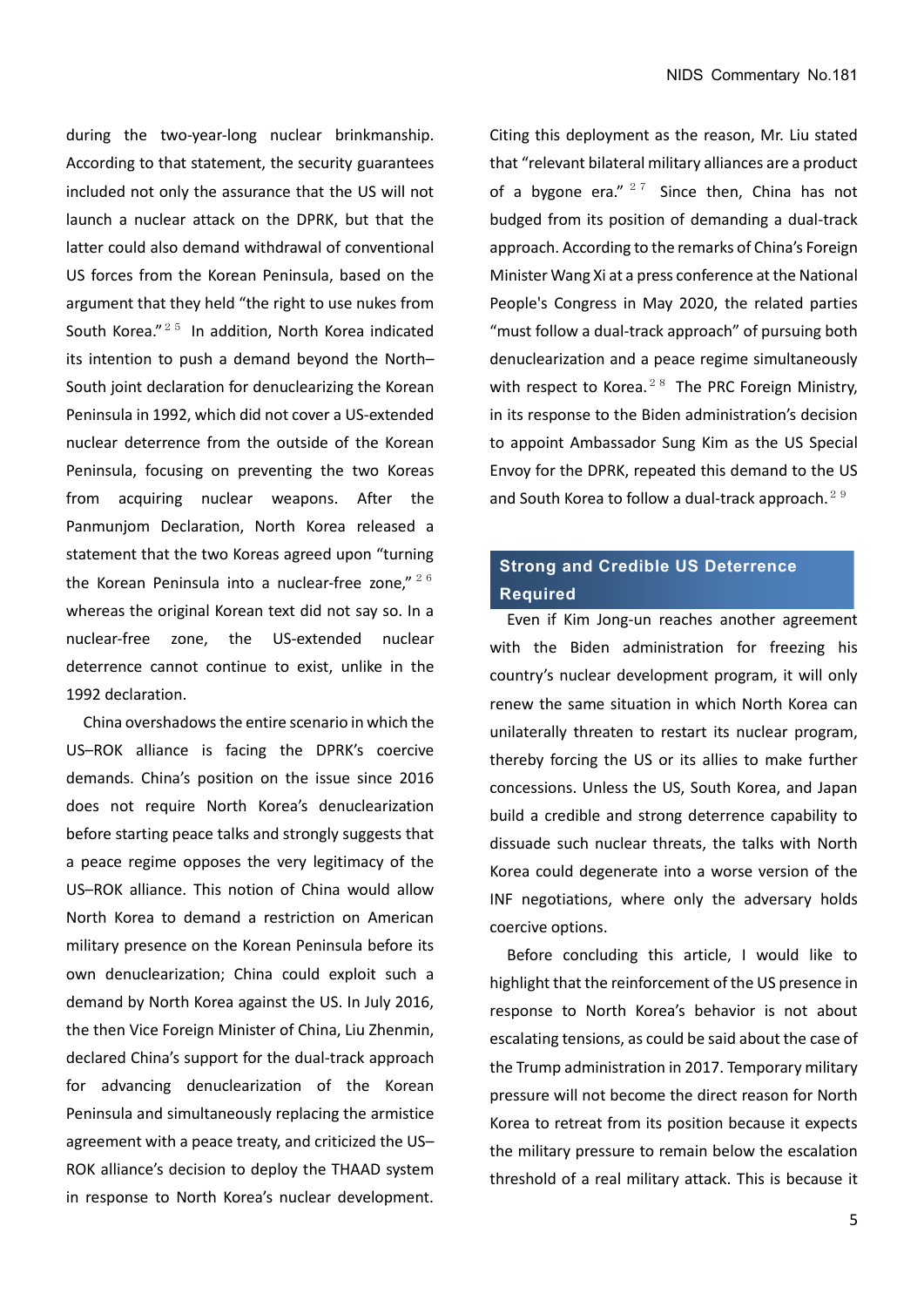has non-nuclear deterrence such as long-range artillery and multiple rocket-launchers deployed within range of Seoul since the beginning of the 1990's—even before it embarked on the path of nuclear brinkmanship. $30$  This military build-up is the reason that negates a US preventive attack: a military action to obliterate a future threat before such capabilities mature. $31$  This has not changed since the time the Bill Clinton administration abandoned the plan of a "surgical strike" against North Korea's nuclear facilities in 1994. $32$  Even though there were advocacies for a "bloody nose" attack—a limited preventive military action against North Korea's nuclear ambition—it never materialized because of

<sup>4</sup> Michael Elleman, "Significant Improvement that may be Ready as Early as 2018," *38 North*, November 30, 2017. <sup>5</sup> ROK National Assembly, *Foreign Affairs and Unification Committee Record*, 2017 audit session, October 30, 2017: 6-7. The ROK Foreign Ministry, "Hanchung Kwankae Keson Kwanryon Yangkookkan Hyopi Kyorkwa [Result of Bilateral Talks for Improving Relations]," October 31, 2017. This contact was for letting China lift what South Korea believed China's economic sanction according to the written answer of the ROK Foreign Minister to a National Assembly member in the following: ROK National Assembly, *Foreign Affairs and Unification Committee Record* (Appendix), 354th regular session, No.6, November 27, 2017, p.28.

 $6$  PRC Ministry of Foreign Affairs, "Foreign Ministry Spokesperson Hua Chunying's Regular Press Conference," October 31, 2017; PRC Foreign Ministry, "Wang Yi tong Hanguo Waizhang Kang Jinghe Juxing Huitan [Wang Yi Holds Meeting with Foreign Minister Kang Kyung-wha of the ROK]," November 22, 2017.

<sup>9</sup> PRC Foreign Ministry, "Wang Yi Huijian Hanguo

unsettled concerns over Kim Jong-un's possible retaliation trajectory and scale. $33$  As North Korea has abundant non-nuclear deterrence, Kim Jong-un is able to continue his nuclear diplomacy without any real concern over an imminent American attack.  $3/4$ 

Neither escalating tensions in the short term nor talks without credible deterrence would prevent North Korea from continuing threatening the US and its allies. Trilateral cooperation among the US, the ROK, and Japan to demonstrate credible deterrence will become progressively important for addressing North Korea's coercive tactics and China's shadow of influence over the Korean Peninsula.

Waizhang Kang Jinghe [Wang Yi Meets with Foreign Minister Kang Kyung-wha of the ROK]," September 21, 2017.

 $10$  Takeshi Watanabe, "In South Korea, NATO is a Reference for Tactical Nuclear Weapon Advocates," *Briefing Memo* (NIDS), January 2018.

 $11$  ROK Foreign Ministry, "Jae 72cha Yuenchonghwe Gaeki Han Chung Uekyojangkwanhwedam Kaechea Gyorkwa [The Result of Foreign Ministerial Talk in Occasion of the 72th United Nations General Assembly]," August 21, 2017.

 $12$  "Hanmi Misair Jichim Hwanjon Hajedo Noni: Misairu Jukwon Hwakpo Kidae [The Leaders of the ROK and the U.S. Discussed about the Termination of the Missile Guidelines: South Korea Hopes to Secure its Missile Sovereignty]," *KBS News 9*, May 21, 2021; "Mi Chungkook Kyonje Uido Garryonna? "Hanmi Misair Jichim Haje Noni [Does It Reflet the U.S. Intention to Deter China? The Termination of the ROK-U.S. Missile Guidelines]," *Hankookilbo*, May 22, 2021.

 $13$  PRC Foreign Ministry, "Foreign Ministry Spokesperson Zhao Lijian's Regular Press Conference," May 24, 2021.  $14$  ROK Presidential Office, "Chongtang Daepyo Chochong Daehwa Moduparon [President's Remarks Before Meeting with Representatives from Political Parties]," May 26, 2021.

<sup>15</sup> March Trachtenberg, *A Constructed Peace: the Making of the European Settlement, 1945-1963*, (Princeton, N.J.: Princeton University Press, 1999), p.236.

<sup>16</sup> Arakaki, Hiromu, *Jyonson Seiken niokeru Kakufukakusanseisaku no Henyou to Shinten* [The Transformation and Development of US Non-proliferation Policy under the Johnson Administration] (Tokyo: Minerva Shobo, 2016), pp.61-63, 96, and 135-136.

<sup>17</sup> Hiromu Arakaki, *Jyonson Seiken niokeru* 

 $1$  U.S. White House, "Remarks by President Biden in Address to a Joint Session of Congress," April 29, 2021.

<sup>2</sup> *Rodong Shinmun*, January 9, 2021.

<sup>3</sup> Japan Ministry of Defense, Defense White Paper 2020, (Tokyo: Japan Ministry of Defense, 2020) p.95.

<sup>7</sup> ROK Presidential Office, "Chungkook CCTV Moon Jae-in Daetongryong Intopyu [President holds interview with CCTV]," December 12, 2017.

<sup>8</sup> Takeshi Watanabe, "Japan-US-ROK Cooperation for Sustaining Deterrence," Hideya Kurata and Hideya Kurata and Jerker Hellström ed., *North Korea's Security Threats Reexamined*, NDA-FOI Joint Seminar, (Tokyo: National Defense Academy, Japan Ministry of Defense, 2019), pp.85-86.